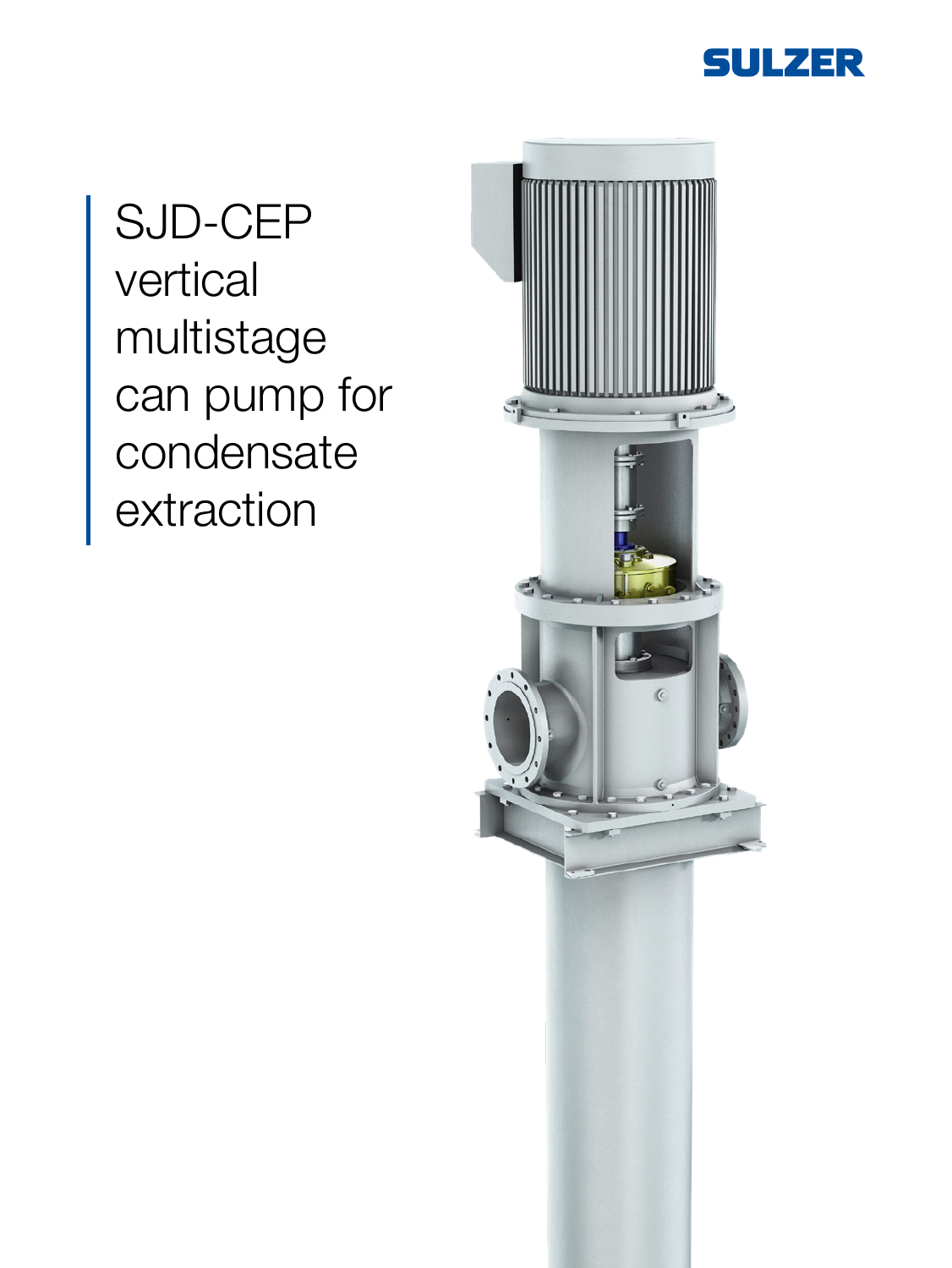# Main industries and applications

Sulzer SJD-CEP pumps are specified wherever limited Net Positive Suction Head (NPSH) is available, either due to system constraints or liquids operating near their vapor pressure. Typical uses include high temperature condensate extraction, heater drain and working fluid pumps in:

- Thermal power plants
- Combined cycle power plants
- Nuclear power plants
- Industrial power plants
- Concentrated solar power plants
- Geothermal power plants

# **Materials**

| Power<br>generation |
|---------------------|

| Pump part                   | <b>Material</b>                       |
|-----------------------------|---------------------------------------|
| <b>Bowl</b>                 | Cast iron, carbon steel, chrome steel |
| Impeller                    | Cast Iron, chrome steel               |
| Shaft                       | Chrome steel                          |
| Can, column, discharge head | Carbon steel                          |

## Operating data

|                     | 50 Hz                          | 60 Hz                |
|---------------------|--------------------------------|----------------------|
| <b>Bowl sizes</b>   | 390 to 1'488 mm                | 15.4 to 63.1 in.     |
| Capacities          | 170 to 4'900 m <sup>3</sup> /h | 924 to 21'560 USgpm  |
| Heads               | up to $470 \text{ m}$          | up to 1'540 ft.      |
| <b>Pressures</b>    | up to 47 bar                   | up to 680 psi        |
| <b>Temperatures</b> | up to $100^{\circ}$ C          | up to $212^{\circ}F$ |

## Performance ranges



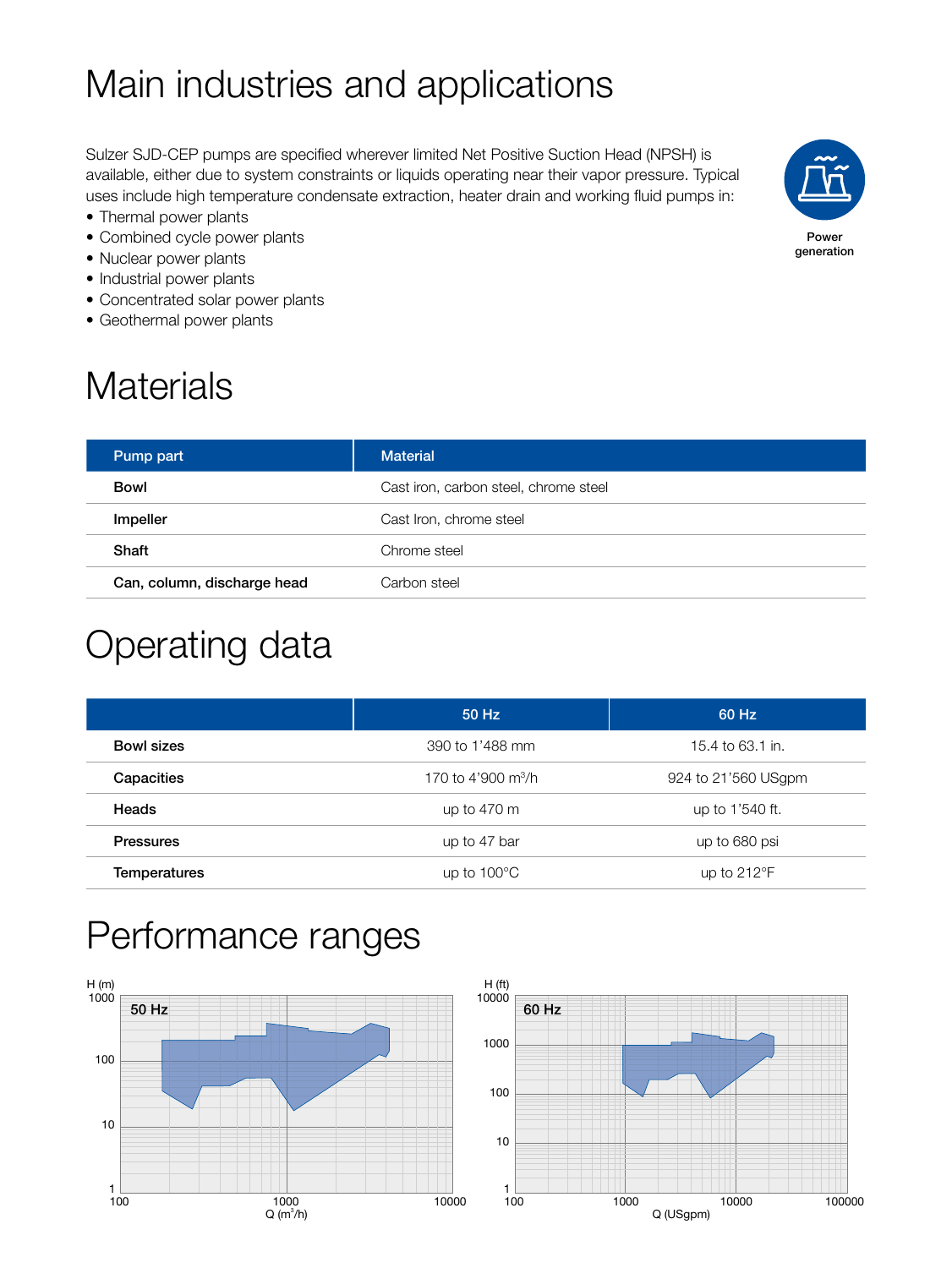# Features and benefits

### **1** Single suction high Nss (suction specific speed) or double suction low Nss first stage

• Reduced Net Positive Suction Head required (NPSHr)

#### 2 Replaceable wear ring surface for impellers and bowls

• Allows conservation of the running clearances

#### 3 Carbon graphite product lubricated bearing in bowls and columns

• Long maintenance-free periods

#### 4 Shaft sealing by single or double mechanical seal with removable seal housing

• Allows servicing throttle bushing without removing the head

### 5 Axial thrust bearing in pump or in motor

• Adaptable to IEC or NEMA motors

### 6 Cast or fabricated suction and discharge head with separate fabricated driver stand

• Allows using one suction and discharge head per pump size

#### <sup>2</sup> Spacer coupling

• Allows servicing the mechanical seal and thrust bearing as needed

### 8 Can provided with lateral and anti-rotational ribs

• Uniform inlet velocity along the can length



SJD-CEP